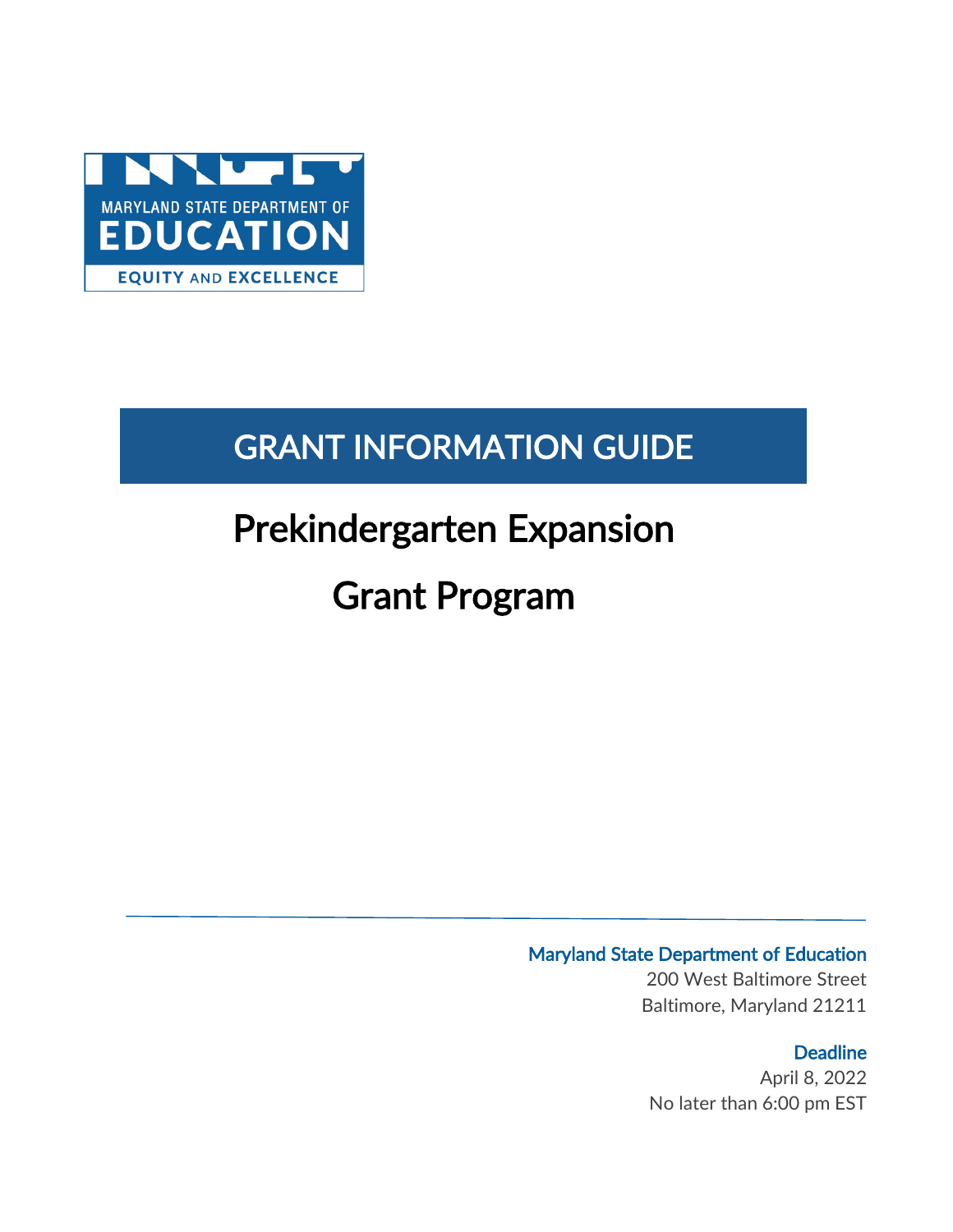| MARYLAND STATE DEPARTMENT OF EDUCATION |                                                                                                                                  |
|----------------------------------------|----------------------------------------------------------------------------------------------------------------------------------|
|                                        | <b>Mohammed Choudhury</b><br><b>State Superintendent of Schools</b><br>Secretary-Treasurer, Maryland State Board of<br>Education |
|                                        | Deann M. Collins, Ed.D.<br>Deputy Superintendent, Teaching and<br>Learning                                                       |
|                                        | <b>Steven Hicks</b><br>Assistant Superintendent, Division of Early<br>Childhood                                                  |
|                                        | <b>Larry Hogan</b><br>Governor                                                                                                   |
| MARYLAND STATE BOARD OF EDUCATION      |                                                                                                                                  |
|                                        | <b>Clarence C. Crawford</b><br>President, Maryland State Board of<br>Education                                                   |
|                                        | Charles R. Dashiell, Jr., Esq. (Vice President)                                                                                  |
|                                        | Shawn D. Bartley, Esq.                                                                                                           |
|                                        | <b>Gail Bates</b>                                                                                                                |
|                                        | Chuen-Chin Bianca Chang                                                                                                          |
|                                        | Susan J. Getty, Ed.D.                                                                                                            |
|                                        | Vermelle Greene, Ph.D.                                                                                                           |
|                                        | Jean C. Halle                                                                                                                    |
|                                        | Dr. Joan Mele-McCarthy                                                                                                           |
|                                        | Rachel L. McCusker                                                                                                               |
|                                        | Lori Morrow                                                                                                                      |
|                                        | Brigadier General Warner I. Sumpter (Ret.)                                                                                       |
|                                        | Holly C. Wilcox, Ph.D.                                                                                                           |
|                                        | Kevin Bokoum (Student Member)                                                                                                    |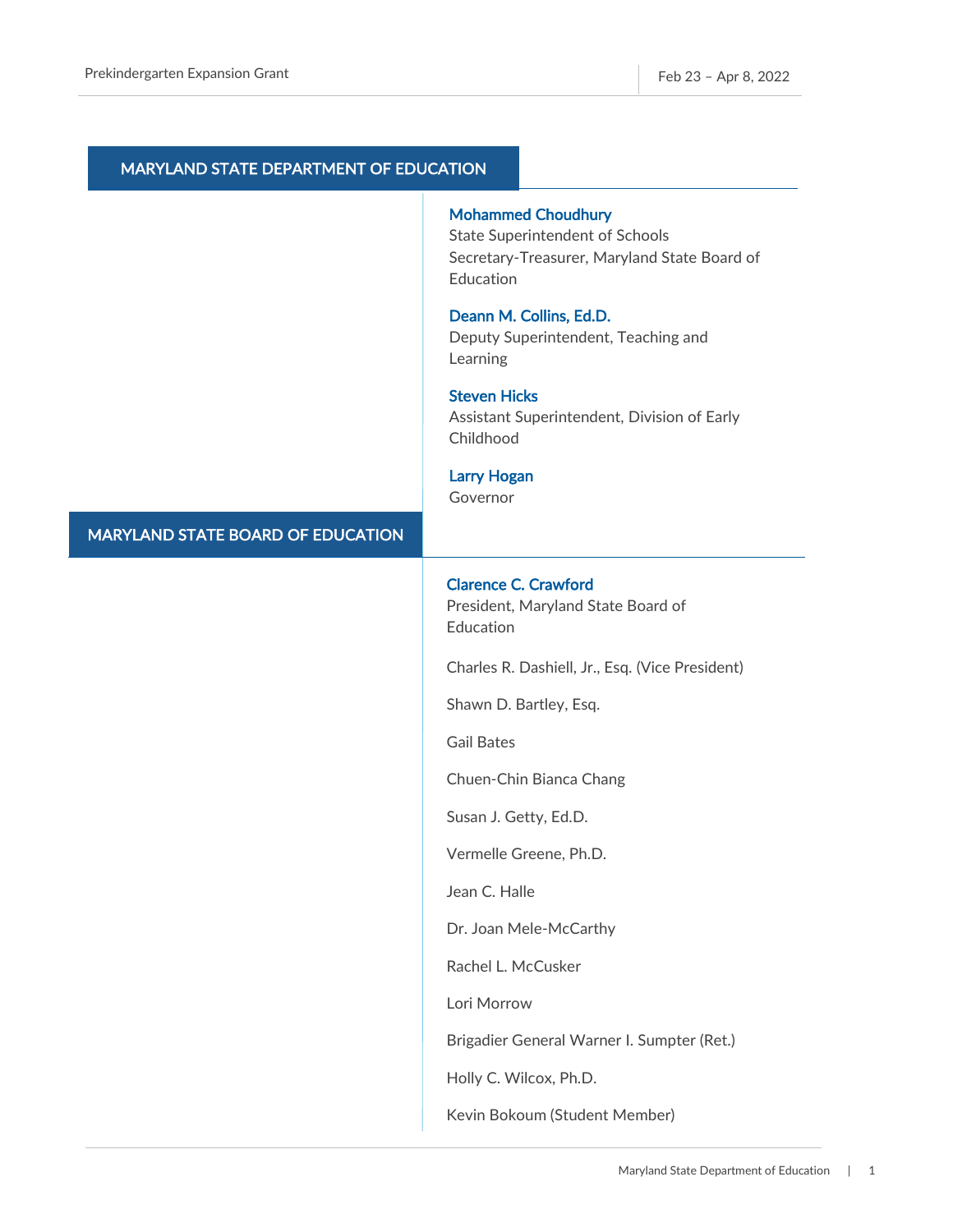### **Table of Contents**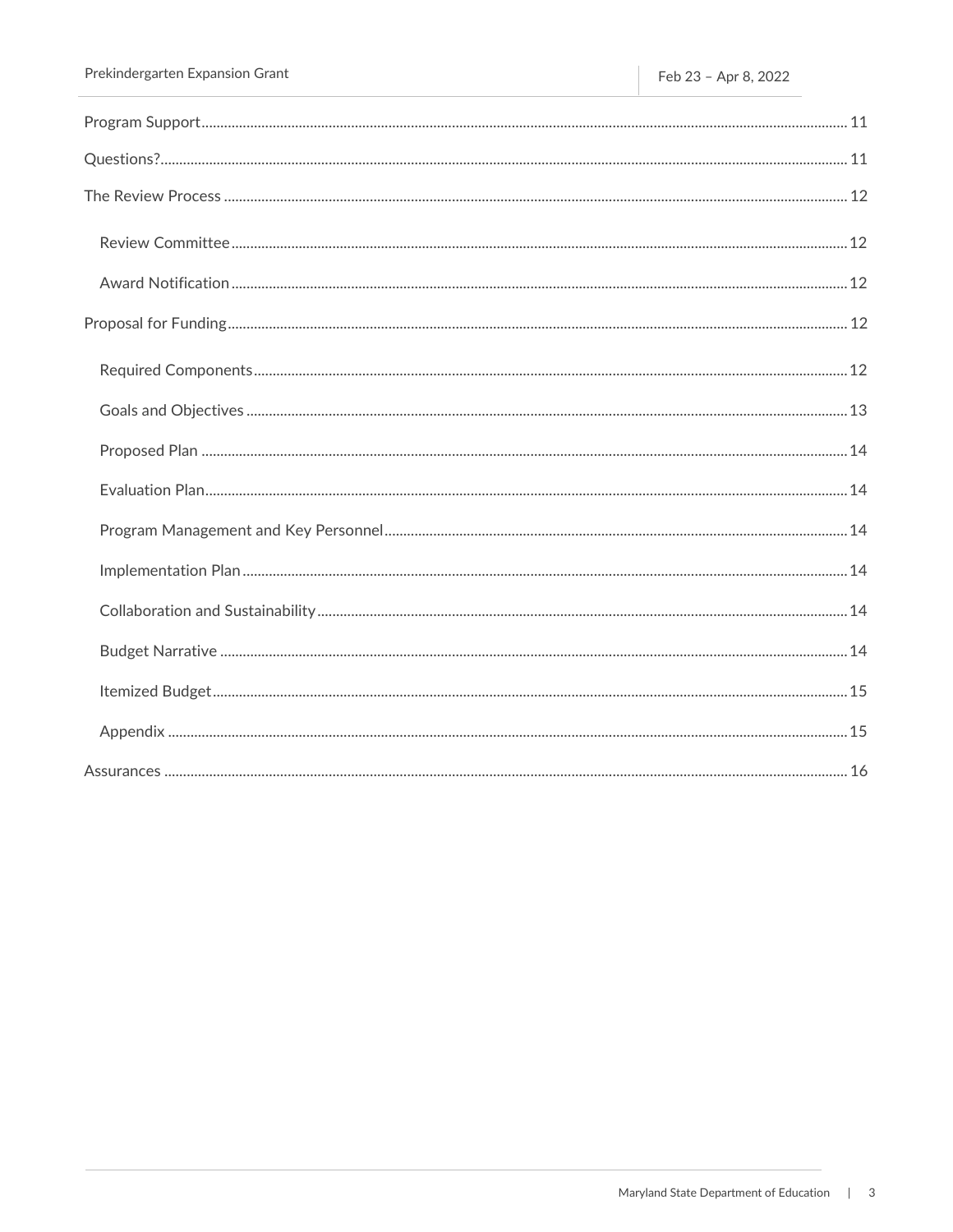### <span id="page-4-0"></span>Program Description

The Prekindergarten Expansion Grant is a competitive grant program administered by the Division of Early Childhood at the Maryland State Department of Education (MSDE). It provides funding for local education agencies (LEAs) and private providers to administer high-quality prekindergarten.

Grant funds must be used to serve three- and four- year-old children from families with income at or below 300 percent of the federal poverty guidelines in full-day settings and meet the definition of high-quality prekindergarten programs. Furthermore, the grant extends eligibility to students with disabilities regardless of income, students experiencing homelessness and students from homes in which English is not the primary spoken language.

The Prekindergarten Expansion Grant, previously funded through a combination of federal preschool grant funds and funds provided by the Maryland Prekindergarten Expansion Act of 2014, is now sustained through state funding as a result of House Bill 1300 "Blueprint for Maryland's Future".

### <span id="page-4-1"></span>NAME OF GRANT PROGRAM

Prekindergarten Expansion Grant

### <span id="page-4-2"></span>AUTHORIZATION

House Bill 1300 "Blueprint for Maryland's Future"

### <span id="page-4-3"></span>**PURPOSE**

Broaden availability and expand access to high-quality prekindergarten and school readiness services for threeyear-old and four-year-old students from families with household incomes up to 300 percent of Federal Poverty Guidelines (FPG), students with special education needs regardless of income, and homeless students.

#### <span id="page-4-4"></span>**DISSEMINATION**

This Grant Information Guide (GIG) was released on February 23, 2022.

### <span id="page-4-5"></span>DEADLINE

Applications for consideration are due no later than 6pm on April 8, 2022.

### <span id="page-4-6"></span>GRANT PERIOD

July 1, 2022 – June 30, 2023

### <span id="page-4-7"></span>PERIOD OF OPERATION

August 2022 – June 2023 (school year 2022-2023)

### <span id="page-4-8"></span>ESTIMATED NUMBER OF GRANTS

60

#### <span id="page-4-9"></span>ESTIMATED AVERAGE GRANT AMOUNT

\$400,000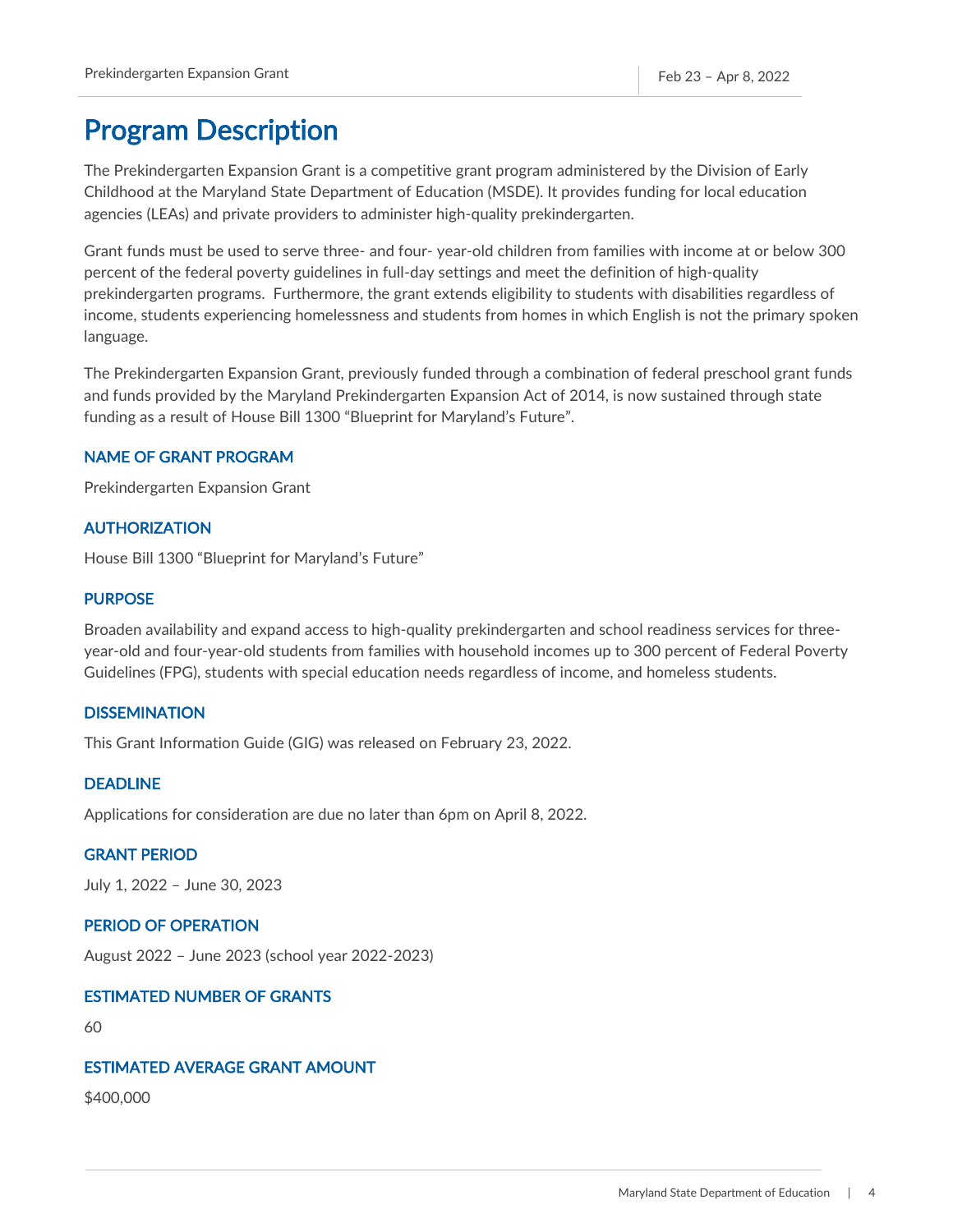#### <span id="page-5-0"></span>FUNDING PER PREKINDERGARTEN STUDENT

\$13,000 per full-day slot for 3-year-olds and 4-year-olds from families earning up to 300 percent of the Federal [Poverty Guidelines \(FPG\),](https://aspe.hhs.gov/sites/default/files/documents/4b515876c4674466423975826ac57583/Guidelines-2022.pdf) and up to \$13,000 per slot for Head Start program applicants. Students with disabilities regardless of income, students experiencing homelessness and students from homes in which English is not the primary spoken language are eligible regardless of income.

### <span id="page-5-1"></span>STATE RESPONSIBILITIES

The State is responsible for providing required information, data, documentation, and test data to facilitate the grantee's performance of the work and will provide such additional assistance and services as is specifically set forth.

#### <span id="page-5-2"></span>PROGRAM CONTACT

Nykia Washington Prekindergarten Program Manager Division of Early Childhood [Nykia.Washington@maryland.gov](mailto:Nykia.Washington@maryland.gov) 410-767-0088

### <span id="page-5-3"></span>**Eligibility**

This funding opportunity is designed for those who deliver prekindergarten services and are accredited and participate in the Maryland EXCELS program, including:

- Local Education Agencies (LEAs) or qualified vendors (as defined in [COMAR 13A.06.02\)](http://mdrules.elaws.us/comar/13a.06.02)
- Private providers who:
	- o Hold a valid license, and
	- o Have not incurred any serious health or safety violations
- Head Start programs.

The MSDE will take measures to achieve geographic diversity among participating providers.

Priority will be given to programs with the following Maryland EXCELS ratings (in order of priority):

- Published at Level 5 with a plan to maintain this level,
- Published at Level 4 with a plan to publish at Level 5 by the end of the grant period, or
- Published at Level 3 with a plan approved by the MSDE to achieve Level 5 within five years. A plan must be included as part of your application.

Priority will be given to qualified high-quality programs that:

- Are located in areas of the state that have an unmet need for prekindergarten services;
- Include a robust plan for long-term sustainability, including community partnerships; and
- Incorporate parental engagement and educational activities beyond the classroom.

#### <span id="page-5-4"></span>MEMORANDUM OF UNDERSTANDING

Beginning in 2022-2023, LEAs must submit a signed Memorandum of Understanding (MOU) between the MSDE, the LEA, and the private provider(s). The MOU must outline the roles and responsibilities between the MSDE and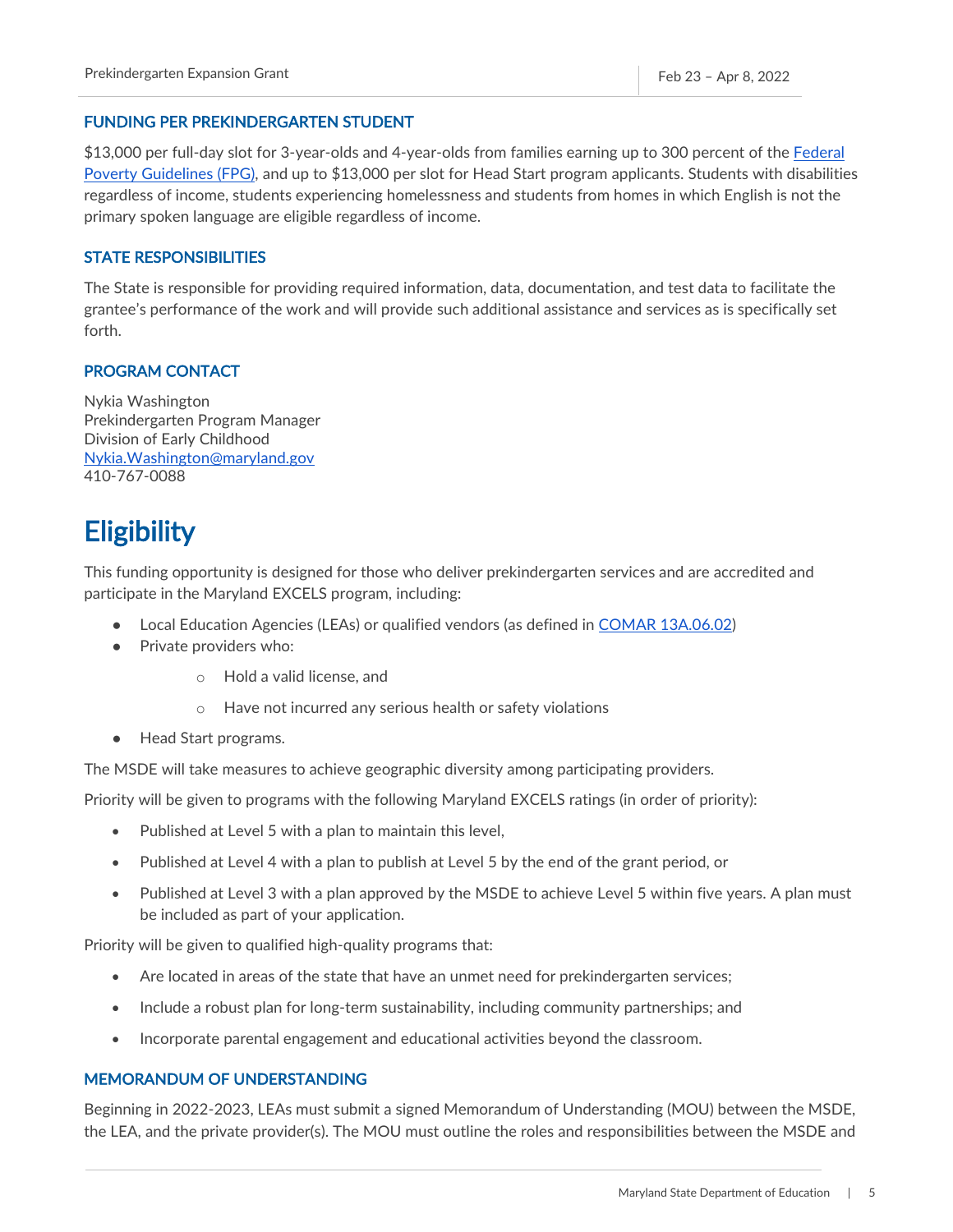the local education agency, and between the LEA and each eligible private provider who is a grantee in the school system catchment area. Local education agencies and private providers are expected to collaborate on a plan.

An MOU signed by the MSDE, the local education agency and any eligible private providers granted funds is due to the Program Manager no later than July 1, 2022. The MSDE will provide the MOU that must be signed.

The MOU will provide for:

- A plan for providing services for children with disabilities, regardless of family enrollment preference;
- A process by which a parent is able to indicate a preference for eligible prekindergarten providers;
- A plan to centralize prekindergarten enrollment across the county regardless of family enrollment preference;
- The manner for processing the payment of the State share, local share, and family share for each child who is enrolled with an eligible prekindergarten provider;
- Any agreed upon administrative costs to be retained by an agency that is party to this agreement;
- A plan to address racial and socioeconomic integration in prekindergarten classrooms;
- A plan to avoid, to the extent practicable, a disproportionate concentration of students of the same race, ethnicity, disability status, and income within an eligible provider; and
- Any other provisions necessary to meet the goals of the program.

### <span id="page-6-0"></span>MARYLAND ACCREDITATION AND EXCELS

Maryland accreditation is a process in which licensed child care and early education programs commit to continuous quality improvement. Maryland accreditation is a part of the broader Maryland EXCELS system, in which programs earn quality ratings in targeted areas and commit to continuous quality improvement for the children they serve. [Maryland EXCELS](https://marylandexcels.org/) participants receive a rating from 1 to 5. A rating of 1 is awarded to providers and programs that successfully meet initial requirements, while a rating of 5 is awarded to those that have achieved the highest quality rated programs that demonstrate competence in areas such as staffing and professional development, accreditation, developmentally appropriate practice, compliance with licensing regulations, and administrative policies.

In order to be eligible to receive funding, programs must be accredited and participating in the Maryland EXCELS program. Programs with a rating of 1 or 2 will not be considered. Priority will be given to programs with the following rating, on a scale of 3-5 (in order of priority):

| <b>EXCELS Rating</b> | <b>Further documentation required</b>                                                                                  |
|----------------------|------------------------------------------------------------------------------------------------------------------------|
| 5                    | Provide your program's EXCELS certificate, and a plan to maintain level 5<br>rating                                    |
| 4                    | Provide your program's EXCELS certificate, and a plan to reach a rating of 5<br>by the end of the grant period         |
| 3                    | Provide your program's EXCELS certificate, and a plan approved by the<br>MSDE to reach a rating of 5 within five years |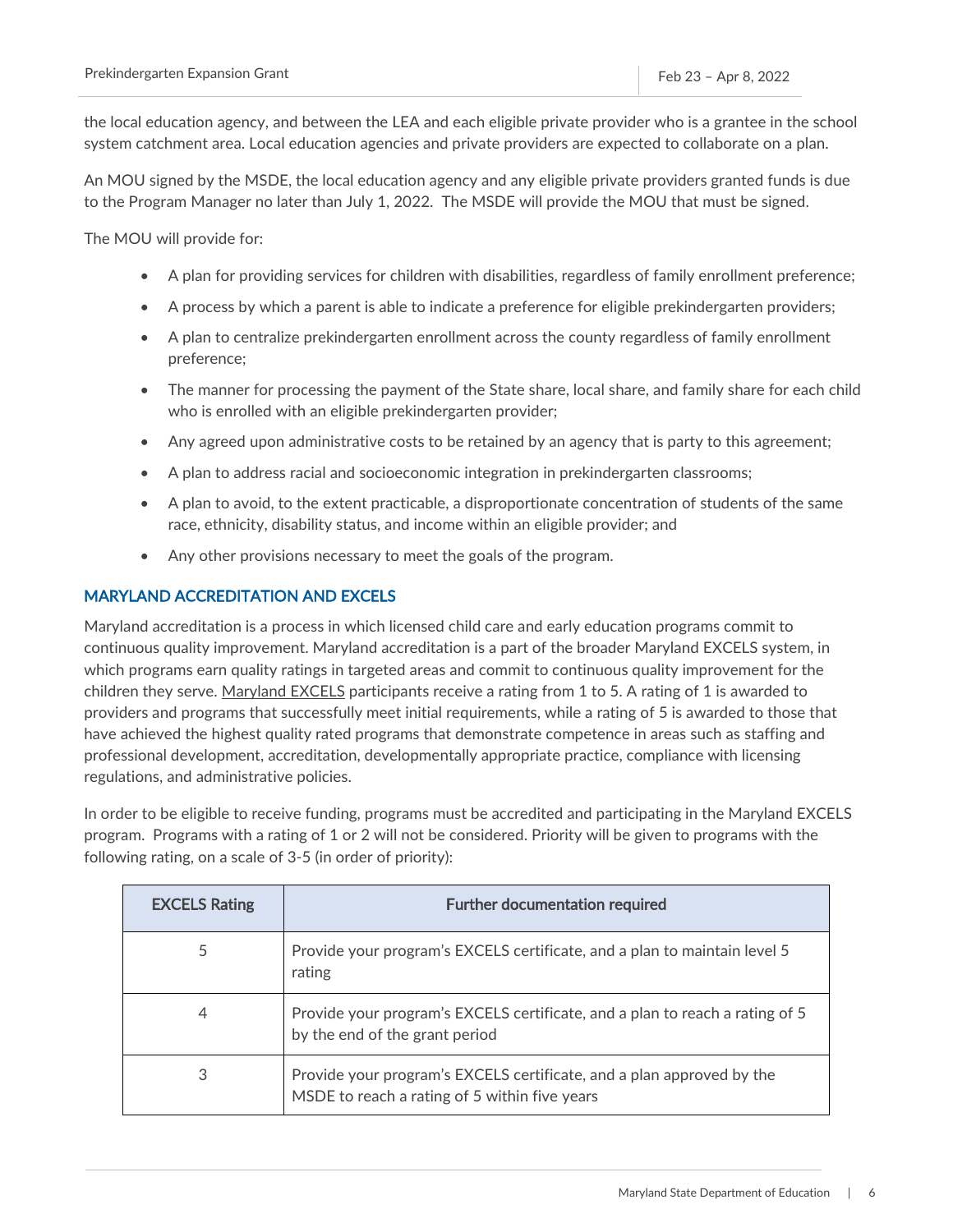### <span id="page-7-0"></span>SPECIAL CONSIDERATIONS

For LEA applicants, local general education and special education leadership are strongly encouraged to collaborate on the development of the grant proposal.

Combining multiple funding streams offers increased opportunities for the inclusion of children with an Extended Individualized Family Service Plan (IFSP) or Individualized Education Program (IEP) for whom a regular early childhood program with typically developing peers has been determined by the child's IFSP/IEP team to be the appropriate natural and least restrictive environment (LRE). The participation of children served through an Extended IFSP or an IEP in public prekindergarten programs provides access to the general early childhood education curriculum and instructional program, further supporting a narrowing of the school readiness performance gap with typically developing peers. Fully inclusive options have been shown to work for children across disability groups and levels of severity (children with developmental delays, mild to severe; children with autism spectrum disorder; children with multiple disabilities; children with significant social and emotional needs; children with hearing impairment; and children with limited mobility).

### <span id="page-7-1"></span>COORDINATION WITH BLUEPRINT FUNDS TO LOCAL EDUCATION AGENCIES (LEA)

LEAs that receive Blueprint for Maryland's Future funds and Prekindergarten Expansion Grants in FY23 will be expected to increase the number of three- and four-year-old children served in full-day prekindergarten as reported in the official September 30, 2021 enrollment count. For example, if the LEA received Blueprint funding in FY22 for serving 100 three- and four-year-old children in full-day prekindergarten the prior year (2021-2022 school year) and is also awarded the Prekindergarten Expansion Grant to serve 40 three- and four-year-olds, the LEA must serve a minimum of 140 three- and four-year-olds in full-day prekindergarten in FY23. The September 30, 2022 (School Year 2022-2023) enrollment data submitted to MSDE must reflect this increase. For a complete enrollment list per county, click here.

### <span id="page-7-2"></span>Use of Funds

- Salaries, wages, and fringe benefits for teaching staff. State certified teachers must be compensated commensurate with at least the minimum entry salary of the LEA in which the program is located. For a list of minimum teacher salaries for local systems in Maryland, see table 3 of the [Professional Salary Schedules](https://www.marylandpublicschools.org/about/Documents/DCAA/SSP/20212022Staff/2022ProfessionalSalarySchedules.pdf)  [for Maryland Public Schools 2021-2022.](https://www.marylandpublicschools.org/about/Documents/DCAA/SSP/20212022Staff/2022ProfessionalSalarySchedules.pdf)
- Equipment, materials and supplies (e.g., classroom furniture, instructional materials including MSDE approved curriculum resources to support the [Maryland Early Learning Standards,](https://earlychildhood.marylandpublicschools.org/system/files/filedepot/4/msde-pedagogy-report-_appendix_2016.pdf) book supplies for family literacy or math activities).
- Reasonable rental costs are allowable and should be reviewed periodically. Contact the grant monitor for this grant program (found on page 4) for specific conditions and requirements if property rental costs are included in the budget narrative.
- Technology costs (may not exceed 10% of the total fund request).
- Costs associated with maintaining Maryland or national accreditation status, or Maryland EXCELS rating
- Costs for contracts to administer screening and intervention services for prekindergarten students.
- Costs associated with the provision of staff and professional development activities to support recertification of qualified teaching staff.
- Costs associated with evaluation and monitoring of the project (may not exceed 5% of the total fund request).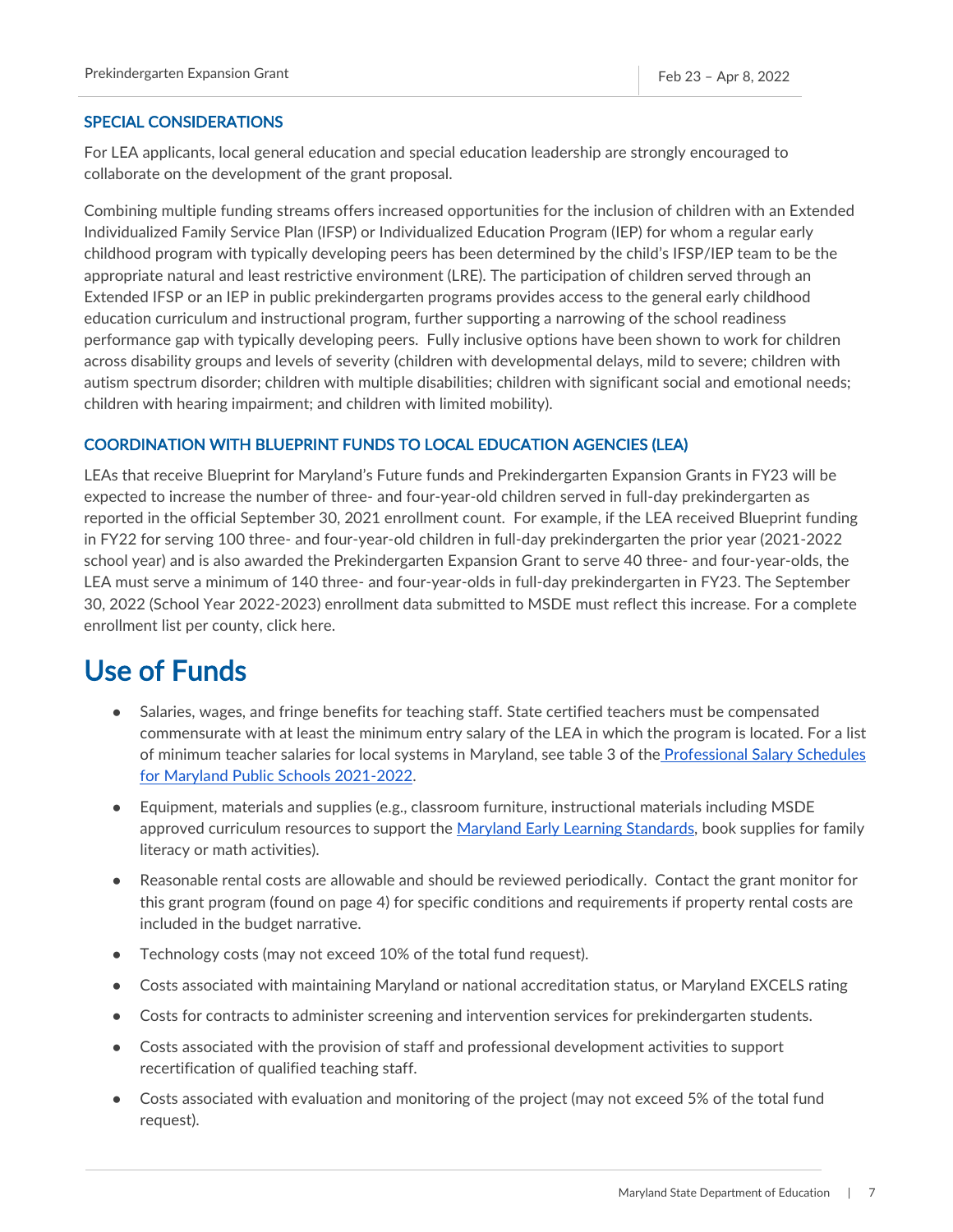- Indirect costs (may not exceed 10% of the total fund request).
- Costs for at least one meal per day for students.
- Costs for academic field trips.

Funds may not be used for:

- Supplanting existing services.
- Capital Improvements.
- Cost(s) incurred prior to the approval of the grant.

### <span id="page-8-0"></span>Submission Requirements

- The grant application form can be downloaded from th[e MSDE prekindergarten website.](https://earlychildhood.marylandpublicschools.org/maryland-prek-grant-programs)
- Interested applicants must download the application, attach any supporting documentation as appendices, and submit the package in its entirety in pdf form.
- Applications must be submitted by email to [prekexpansiongrant.msde@maryland.gov](mailto:prekexpansiongrant.msde@maryland.gov)
- The prescribed cover sheet must be the first page of the proposal.
- The project statement that appears on the cover sheet must not exceed 100 words.
- The original application cover sheet must be signed in blue ink. Copies of the cover sheet must not be color photocopied.
- Application package excluding proposal cover sheet, budget narrative, itemized budget form, signed assurances and appendices must not exceed 10 pages.

### <span id="page-8-1"></span>Reporting Requirements

Grantees must comply with the following reporting requirements:

| Date           | <b>Reporting requirement</b>                                                                                                                |
|----------------|---------------------------------------------------------------------------------------------------------------------------------------------|
| Ongoing        | Fiscal and program monitoring; all invoices must be accompanied with<br>supporting documentation                                            |
| Jul 1, 2022    | Signed MOU is due to the Program Manager. The LEA will meet with each<br>private provider and share the MOU to be signed.                   |
| Sep 1, 2022    | Plan is due to the Program Manager                                                                                                          |
| Sep - Oct 2022 | Initial site visit will be conducted                                                                                                        |
| Oct 15, 2022   | Submission of student enrollment data (student demographics, enrollment and<br>income eligibility) from first day of school through Sept 30 |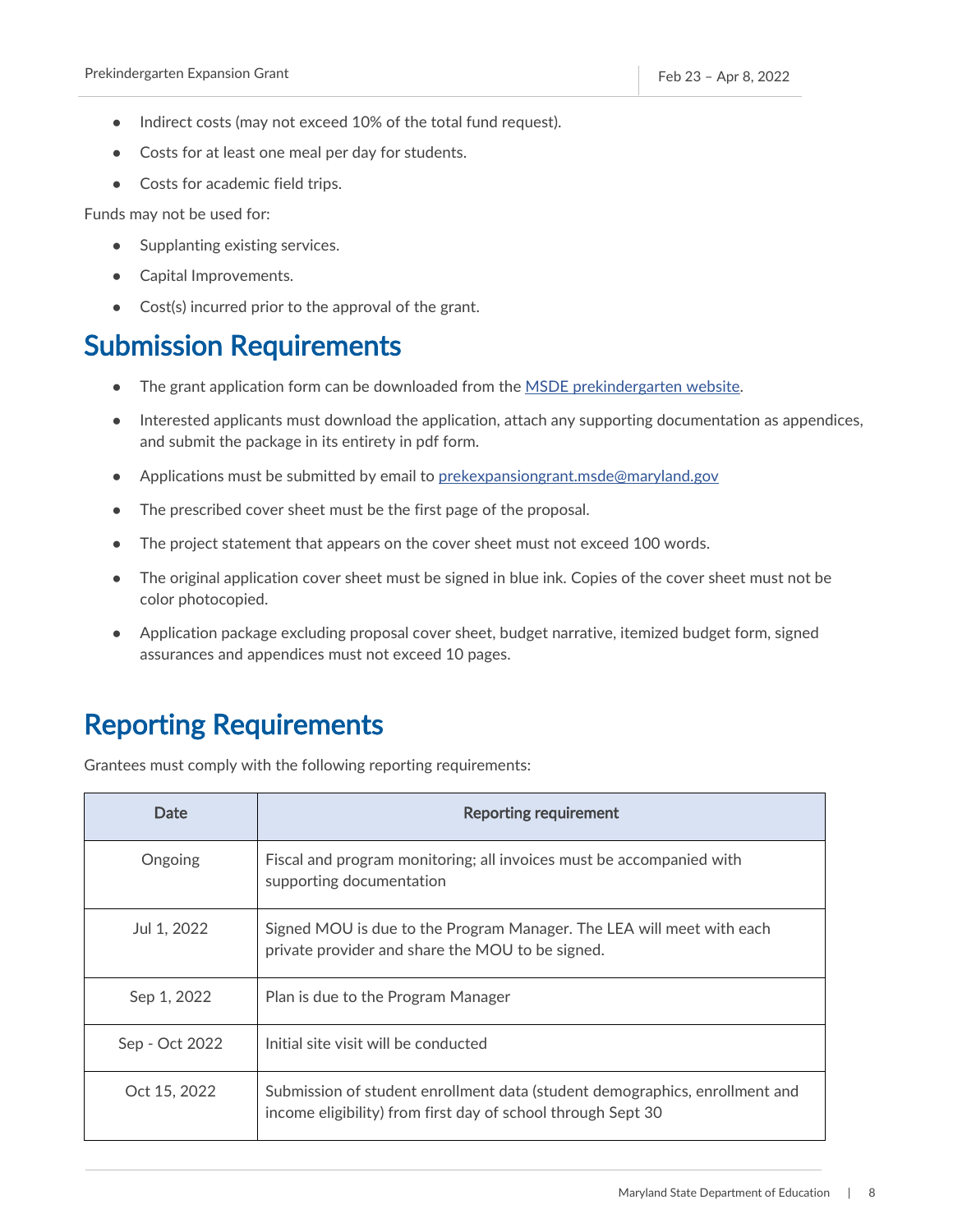| Date           | <b>Reporting requirement</b>                                                                                                                                                                                                                            |
|----------------|---------------------------------------------------------------------------------------------------------------------------------------------------------------------------------------------------------------------------------------------------------|
| Jan 30, 2023   | 1st interim report due (the C-125-C form can be found on the MSDE grants<br>webpage)<br>Submission of student enrollment data (student demographics, enrollment and<br>income eligibility) from Oct 1 through Dec 31<br>Collaboration check-in form due |
| Mar - May 2023 | Monitoring visit will be conducted                                                                                                                                                                                                                      |
| Apr 30, 2023   | 2nd interim report due (the C-125-C form can be found on the MSDE grants<br>webpage)                                                                                                                                                                    |
| Jun 30, 2023   | Submission of student enrollment data (student demographics, enrollment and<br>income eligibility) from Jan 1 through end of school year                                                                                                                |
| Jul 31, 2023   | Final report due covering the grant period (the $C-125-D$ form can be found on<br>the <b>MSDE</b> grants webpage)                                                                                                                                       |
| Oct 30, 2023   | Annual financial report (AFR) due within 120 days after the grant period ends                                                                                                                                                                           |

Notes:

Any requests for programmatic amendments must be submitted at least 45 days before the grant period ends, and must be submitted using the C-125-B form found in the [Grant Budget Forms Workbook](https://marylandpublicschools.org/about/Pages/Grants/BudgetInfo.aspx) on the MSDE grants [webpage](https://www.marylandpublicschools.org/about/Pages/Grants/Forms.aspx)

Final invoices must be submitted no later than 60 days after the grant period ends

# <span id="page-9-0"></span>The General Education Provisions Act (GEPA), Section 427

Each application must develop and describe the steps the applicant proposes to take to ensure equitable access to, and equitable participation in, the project or activity to be conducted with such assistance, by addressing the special needs of students, teachers, and other program beneficiaries in order to overcome barriers to equitable participation.

## <span id="page-9-1"></span>Non-Discrimination Statement

The Maryland State Department of Education does not discriminate on the basis of age, ancestry/national origin, color, disability, gender identity/expression, marital status, race, religion, sex, or sexual orientation in matters affecting employment or in providing access to programs and activities and provides equal access to the Boy Scouts and other designated youth groups. For inquiries related to Department policy, please contact: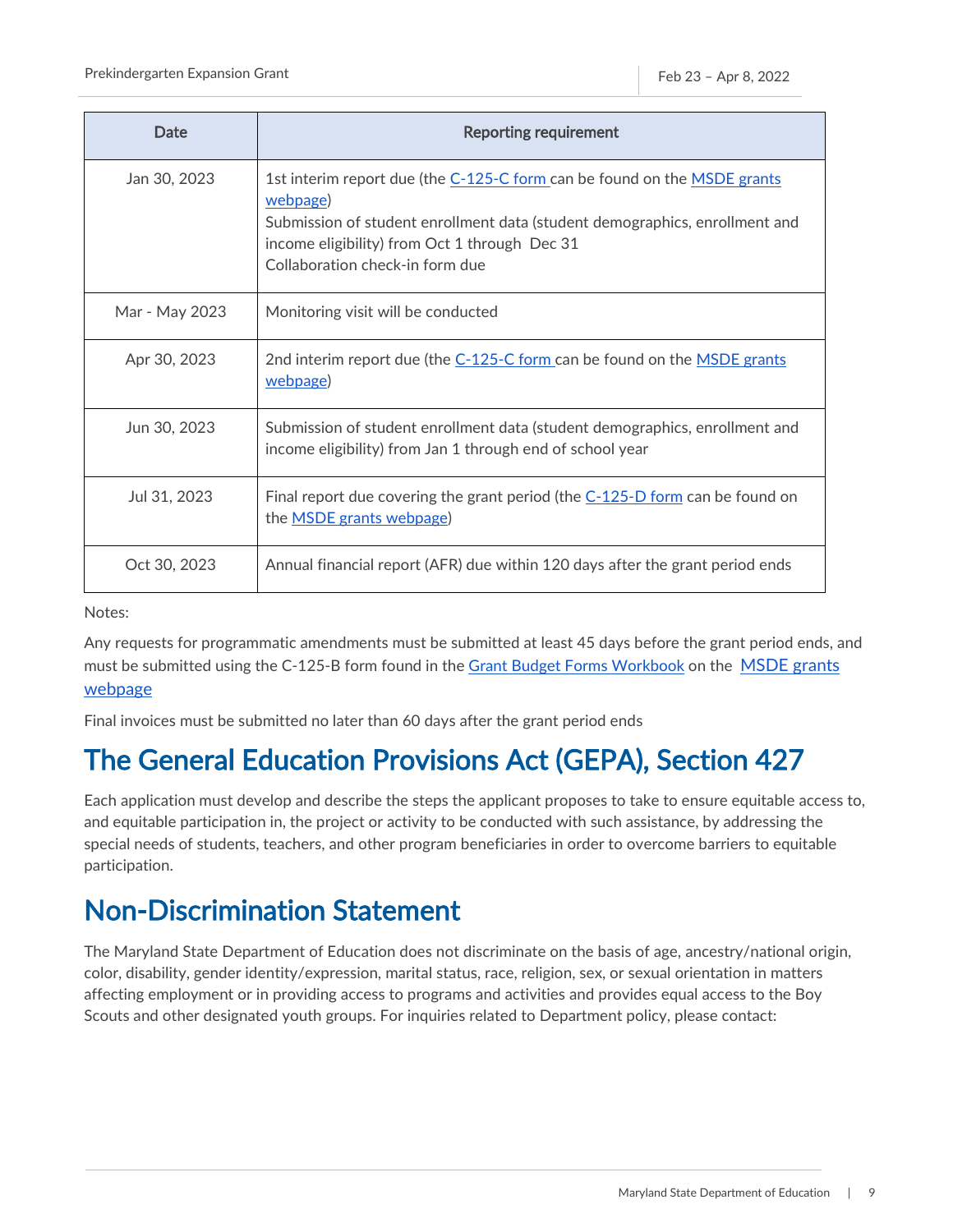Equity Assurance and Compliance Office Office of the Deputy State Superintendent for Operations Maryland State Department of Education 200 W. Baltimore Street – 2nd Floor Baltimore, Maryland 21201-2595 410-767-0123 - voice 410-767-0431 - fax 410-333-6442 - TTY/TDD

## <span id="page-10-0"></span>Grant Timeline

This funding opportunity, including all attachments and updates, are found on the Maryland Prekindergarten Grant [Programs.](https://earlychildhood.marylandpublicschools.org/maryland-prek-grant-programs)

| <b>Date</b>                     | <b>Program Milestone</b>                                                                                                    |
|---------------------------------|-----------------------------------------------------------------------------------------------------------------------------|
| Feb 23, 2022                    | The grant application period opens                                                                                          |
| Feb 18, Mar 1                   | The MSDE will hold customer service support sessions to review the<br>program and the application for interested applicants |
| Mar 7, Mar 15                   | The MSDE will hold customer service support sessions from 1-2pm to<br>review the scoring guide for interested applicants    |
| Mar 3, Mar 9, Mar 16,<br>Mar 29 | The MSDE will hold open Q&A sessions from 1-2pm specifically tailored<br>to private providers                               |
| Feb 28, Mar 4                   | The MSDE will hold open Q&A sessions from 11-12pm specifically<br>tailored to local education agencies                      |
| Apr 8, 2022                     | The grant application closes                                                                                                |
| Apr 11, 2022                    | The MSDE begins reviewing applications for eligibility and completeness                                                     |
| May 11, 2022                    | The MSDE will notify applicants of their award status                                                                       |
| Jul 1, 2022                     | The grant period begins                                                                                                     |
| Aug 2022                        | Program implementation begins                                                                                               |
| Jul 2022                        | The MSDE will begin to create Notice of Grant Awards (NOGAs) and send<br>to grantees                                        |
| Sep 2022                        | Process grantee payments for those who requested a 15% advance                                                              |
| Jun 30, 2023                    | The grant period ends                                                                                                       |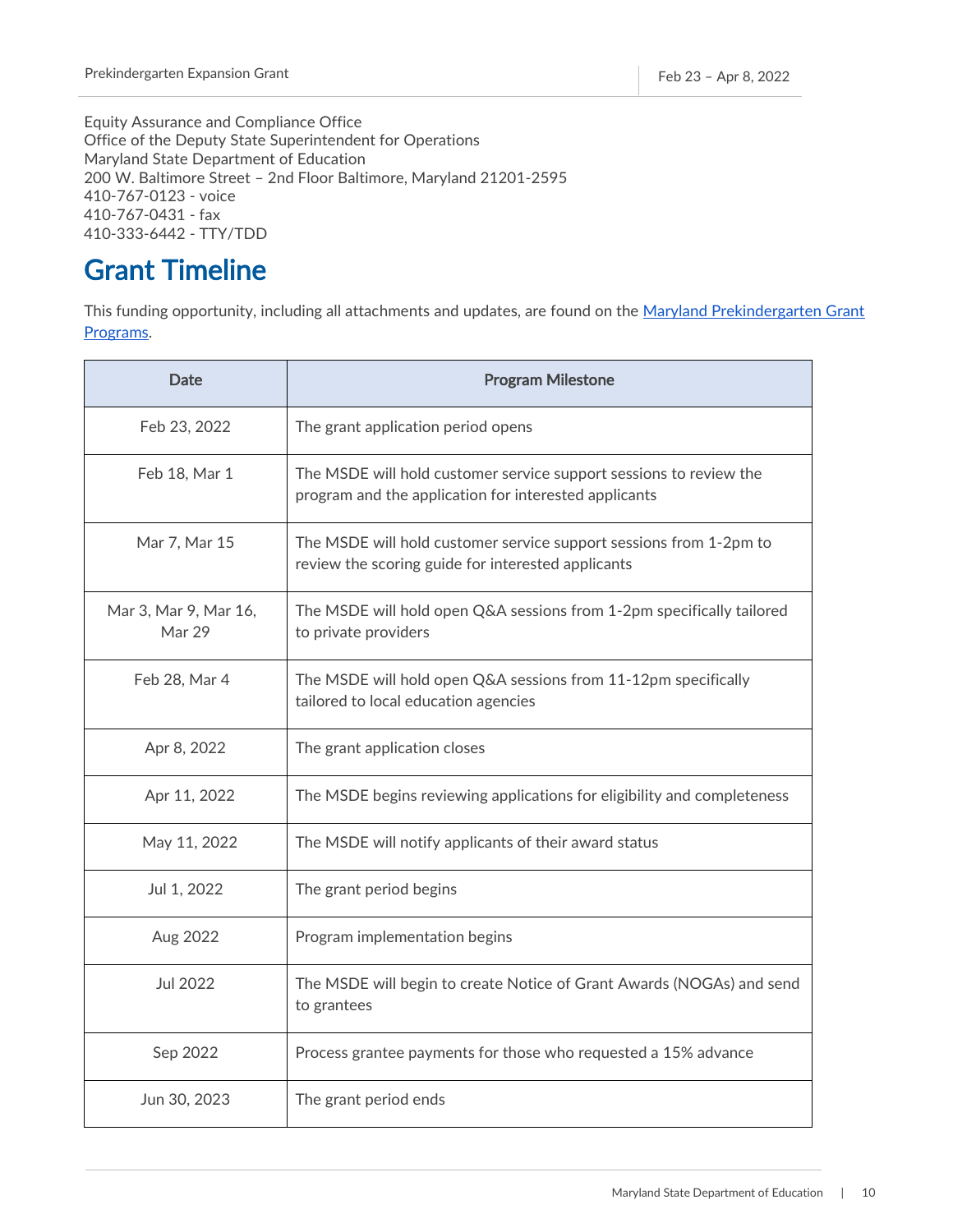## <span id="page-11-0"></span>Program Support

The MSDE will hold several customer service support sessions for interested applicants. During these sessions, MSDE personnel will provide an overview of the program, the requirements, and the proposal. To attend a virtual session, please click on the hyperlinked dates below. Each session will be limited to 1,000 participants. See options below:

- [Feb 28, 2022 from 1pm-2pm,](https://msde.webex.com/msde/j.php?MTID=me490f8e7a9f8f9ad1c5c544272d09b92) overview of the application for participation
- [Mar 1, 2022 from 1pm-2pm,](https://msde.webex.com/msde/j.php?MTID=m7122584fddfe14f5b062f68016468d3e) overview of the application for participation
- Mar 7, [2022 from 1pm-2pm,](https://msde.webex.com/msde/j.php?MTID=mbe93ee08ac109c4121924431e29867af) overview of the scoring guide
- [Mar 15, 2022 from 1pm-2pm,](https://msde.webex.com/msde/j.php?MTID=m3a0f6980b243a42fd82d2af2c60c80df) overview of the scoring guide

The MSDE will also hold several tailored customer service office hours for interested private provider applicants. During these sessions, MSDE personnel will be available to answer questions about the grants. To attend a virtual session, please click on the hyperlinked dates below. Each session will be limited to 1,000 participants. See options below:

- [Mar 3, 2022 from 1pm-2pm](https://msde.webex.com/msde/j.php?MTID=m60dc90b53a3fd462f67637c9e8185063)
- [Mar 9, 2022 from 1pm-2pm](https://msde.webex.com/msde/j.php?MTID=m4ee28d8fab735c4996e22f81d5939040)
- [Mar 16, 2022 from 1pm-2pm](https://msde.webex.com/msde/j.php?MTID=m180538357f925cd0df91cf2b862db4b4)
- [Mar 29, 2022 from 1pm-2pm](https://msde.webex.com/msde/j.php?MTID=m50ef93a793c0ddcee13488554aa01cfb)

The MSDE will also hold several tailored customer service office hours for interested local education agency applicants. During these sessions, MSDE personnel will be available to answer questions about the grants. To attend a virtual session, please click on the hyperlinked dates below. Each session will be limited to 1,000 participants. See options below:

- [Feb 28, 2022 from 11am-12pm](https://msde.webex.com/msde/j.php?MTID=me490f8e7a9f8f9ad1c5c544272d09b92)
- [Mar 4, 2022 from 11am-12pm](https://msde.webex.com/msde/j.php?MTID=m1d7df250a0a9cb6e9fd2e6ee7ba3c79d)

### <span id="page-11-1"></span>Questions?

If you have questions about the application or the process, please contact the Prekindergarten Program Manager:

Nykia Washington Prekindergarten Program Manager Division of Early Childhood [Nykia.Washington@maryland.gov](mailto:Nykia.Washington@maryland.gov) 410-767-0088

A list of Frequently Asked Questions (FAQ) and answers will be posted to the [Maryland Prekindergarten Grant](https://earlychildhood.marylandpublicschools.org/maryland-prek-grant-programs)  [Programs](https://earlychildhood.marylandpublicschools.org/maryland-prek-grant-programs) page and updated as questions arise through the customer service support sessions.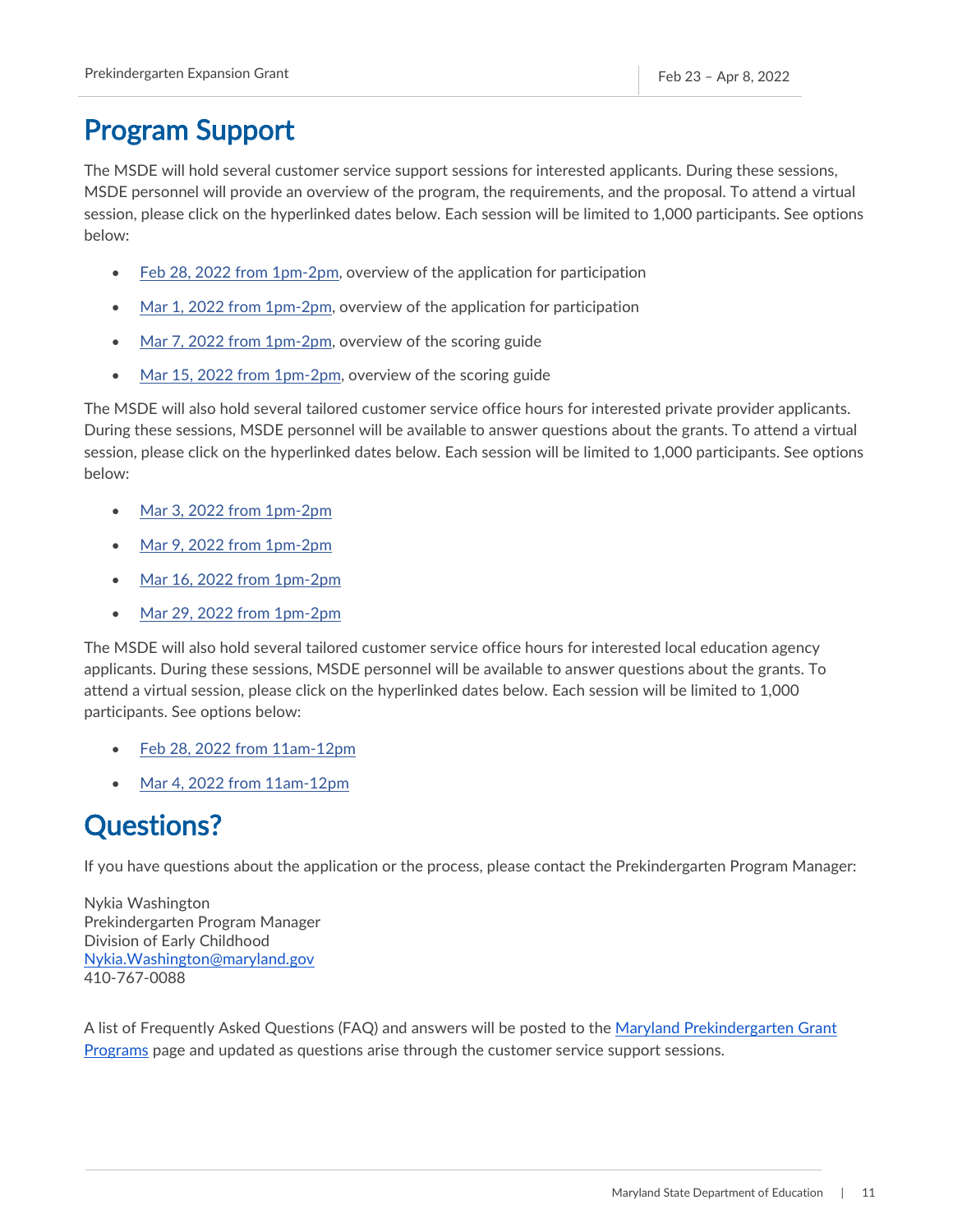### <span id="page-12-0"></span>The Review Process

The review of proposals will be a four-part process:

- 1. Written applications will be prescreened for submission requirements and inclusion of all required sections. Applicants not meeting all prescreen requirements will not be reviewed.
- 2. A review committee established by MSDE will evaluate applications and assign numerical scores using the scoring guide.
- 3. Applicants may be scheduled for an oral program presentation as determined by the review committee.
- 4. Final approval for awards will be determined by the review committee.

The MSDE reserves the right to take into consideration geographic distribution when making awards.

### <span id="page-12-1"></span>REVIEW COMMITTEE

The review committee will consist of the MSDE Division of Early Childhood Prekindergarten Program Manager and Prekindergarten Specialists. The review committee will convene and evaluate applications for funding based on the scoring guide for scoring applications. The scoring guide can be found on the [Maryland Prekindergarten](https://earlychildhood.marylandpublicschools.org/maryland-prek-grant-programs)  [Grant Programs](https://earlychildhood.marylandpublicschools.org/maryland-prek-grant-programs) webpage.

### <span id="page-12-2"></span>AWARD NOTIFICATION

Notification of awards will be sent by email in the spring. Processing of the official Notice of Grant Awards (NOGA) will begin on July 1st; this process can take 6-8 weeks. An invoice template for billing will be sent with the official NOGA.

Applicants meeting all grant requirements may be eligible to receive a 15% advance upon request. Applicants requesting an advance must complete a Request for Payment Advance and submit it with the application. The Request for Payment Advance form can be found on the [Maryland Prekindergarten Grant Programs](https://earlychildhood.marylandpublicschools.org/maryland-prek-grant-programs) page. Advance payment requests received after the application has been submitted will not be considered.

### <span id="page-12-3"></span>Proposal for Funding

### <span id="page-12-4"></span>REQUIRED COMPONENTS

Proposals for funding must contain the following to be considered for funding:

- Clear goals and objectives that demonstrate how the program will meet the definition of a High-Quality Prekindergarten Program. The definition can be found on the [Maryland Prekindergarten Grant Programs](https://earlychildhood.marylandpublicschools.org/maryland-prek-grant-programs) page.
- A description of how the income verification forms and family-provided documents will be collected and maintained on-site. The income eligibility criteria is based on the [Federal Poverty Gu](https://aspe.hhs.gov/sites/default/files/documents/4b515876c4674466423975826ac57583/Guidelines-2022.pdf)idelines (FPG).
- A plan for how the needs of students with disabilities will be met.
- A description of the program's family engagement strategies in accordance with the Maryland Early [Childhood Family Engagement Framework.](http://earlychildhood.marylandpublicschools.org/system/files/filedepot/4/md_fam_engage.pdf)
- Verification of published Maryland EXCELS level with a plan in place to maintain or achieve Level 5 by the identified deadline.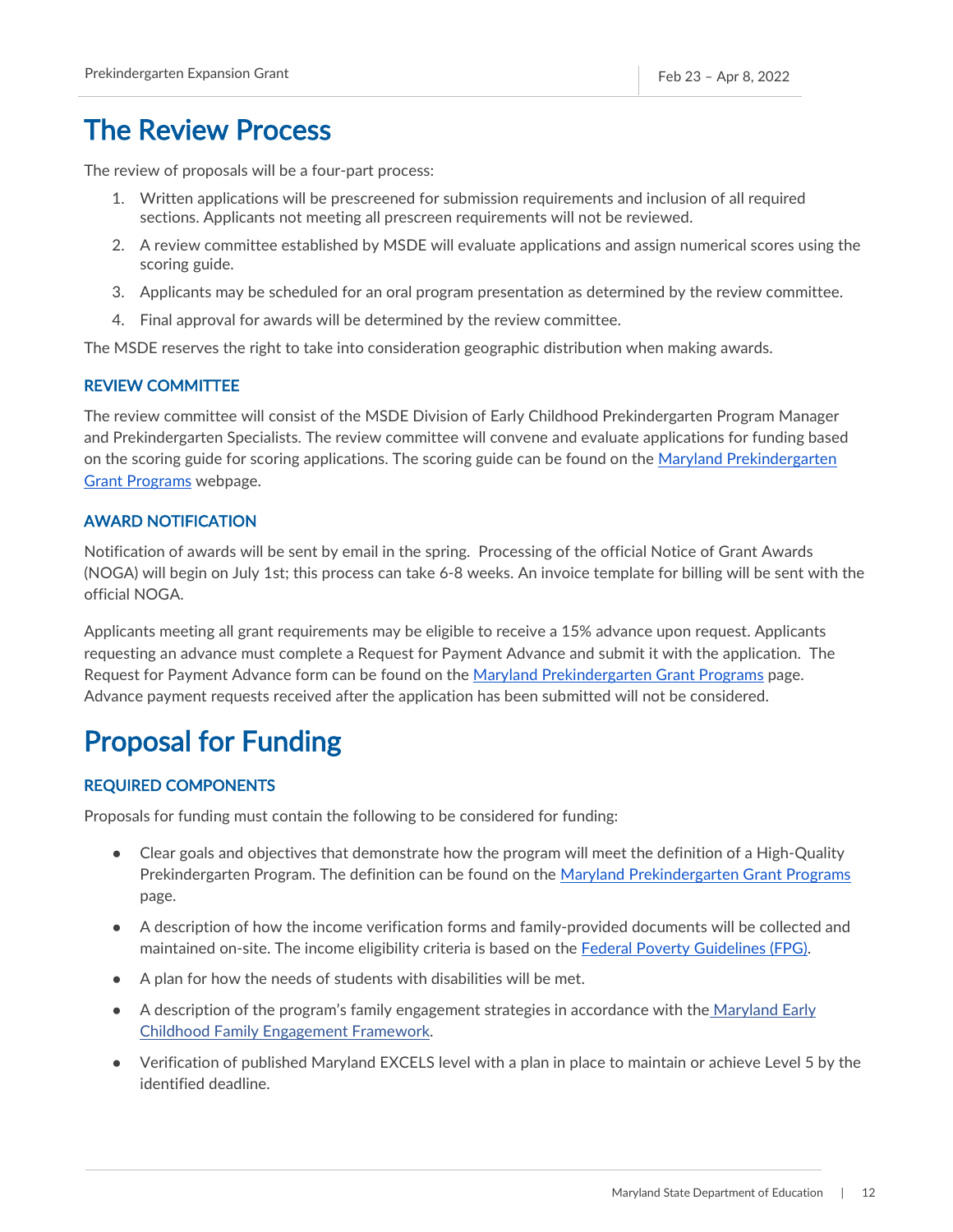- A description of the professional development activities for instructional staff that consist of 15 total of hours and support school readiness, including alignment with the [Maryland Early Learning Standards](https://earlychildhood.marylandpublicschools.org/system/files/filedepot/4/msde-pedagogy-report-_appendix_2016.pdf) in early language and literacy, the science of reading, early mathematics and social foundations.
- A list of community partners and specific roles as they relate to the program.
- A qualified individual in Key Personnel listed as responsible for instructional oversight, and whose resume demonstrates their qualification to do so.
- All lead teachers in prekindergarten classrooms must hold a state certification in early childhood education or hold a Bachelor's degree and be enrolled in a [Maryland-approved alternative preparation program.](https://teach.in.maryland.gov/Pages/Alternative-Educator-Preparation-Program-Contacts.aspx) If a Lead Teacher hasn't been hired by the date of the proposal submission, a job announcement must be included that demonstrates job requirements and salary. A Director cannot be regarded as the teacher unless he or she is working in the classroom full-time for the 6.5-hour instructional day.
- Lead teachers who have their teaching certificate must be paid a salary commensurate with the LEA.
- For prekindergarten classrooms with more than 10 students, there must be an Assistant Teacher assigned to that classroom.
- Assistant Teachers must hold a Child Development Associate (CDA) accreditation, hold an associate of arts (AA) degree, be enrolled in a program to receive a CDA or AA, or have a plan to receive a CDA or AA by school year 2025-2026.
- Grantees must provide at least one meal per day. It's recommended that meals served meet the Child and Adult Care Food Program [\(CACFP\)](https://marylandpublicschools.org/programs/SchoolandCommunityNutrition/Pages/Programs/CACFP.aspx) requirements, but not required for this program.
- Private providers: a license check will be performed prior to the final awarding of the grant to ensure a valid child care license is held and there are no major health and safety violations.
- Ulysses Currie Head Start programs only: applicants must submit a letter of support from the Ulysses Currie Head Start Program-funded grantee, if the applicant is not the funded grantee.

#### Notes:

Final awarding of the grant will be contingent on the applicant meeting all grant requirements.

All grant requirements must be met prior to the start of the school year, including the certification requirements for lead teacher, to avoid a disruption in grant funds.

Lead teacher for full-day prekindergarten classrooms must be hired by July 1, 2022 in order to avoid a disruption in grant funds.

Invoices will not be paid unless all grant requirements have been met.

### <span id="page-13-0"></span>GOALS AND OBJECTIVES

Clear goals and objectives communicate what your program hopes to achieve by the end of the grant period. Determining the program goals and objectives is an important part of the next step of evaluating your program. Objectives set standards of progress towards meeting the overall goal(s) of the program. Program goals and objectives must align with the [Maryland Early Learning Standards](https://earlychildhood.marylandpublicschools.org/system/files/filedepot/4/msde-pedagogy-report-_appendix_2016.pdf) in early language and literacy, the science of reading, early mathematics, and social foundations. Be sure to include a target population, a date, the criterion(a) for success, and how it will be measured. (Two goals are not required.)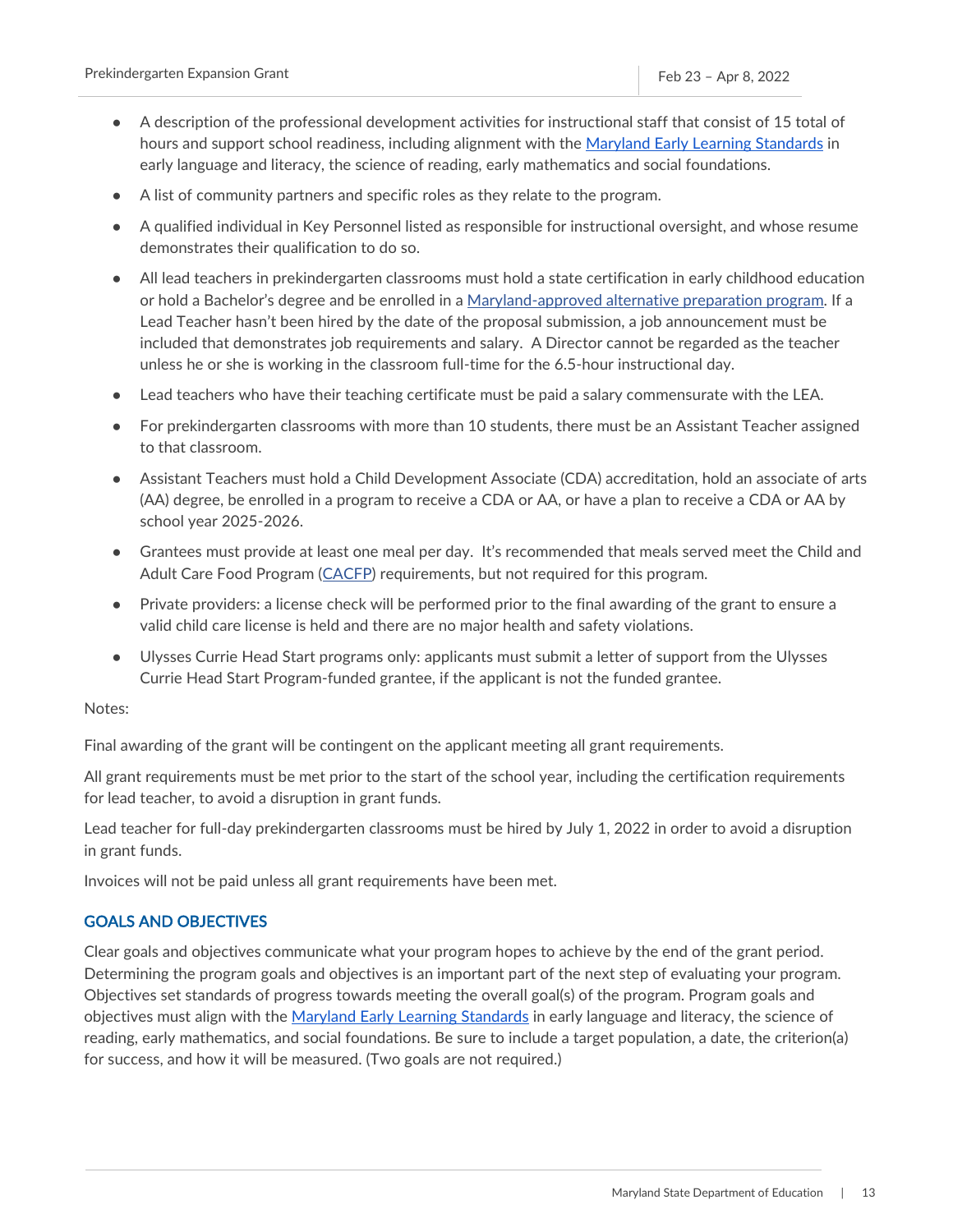The following elements should be found in every goal statement.

- **Criteria**
- A specific deadline for completion
- A clearly identified target population(s) to be served and evaluated
- A baseline of state, local or school defined data or standards, by which to judge how ambitious and realistic the objective is
- An evaluation tool by which to measure progress

### <span id="page-14-0"></span>PROPOSED PLAN

The proposed plan provides information about how your program will accomplish its goals and expand high-quality access to prekindergarten to 3-year-olds and 4-year-olds in Maryland. The application is structured in a way that allows applicants to respond to specific questions about required components of eligible full-day prekindergarten programs.

### <span id="page-14-1"></span>EVALUATION PLAN

Applicants must have a program evaluation in place to ensure continuous program improvement. The evaluation plan must identify the data and instruments will be used to monitor the quality of the program, as well as how this information will be used to support continuous quality improvement. The plan must include how parents will be informed about student progress and areas of concern.

### <span id="page-14-2"></span>PROGRAM MANAGEMENT AND KEY PERSONNEL

Applicants must list all administrative key personnel responsible for the successful implementation and monitoring of the grant requirements and provide resume(s). Be sure to include the personnel responsible for instructional oversight (supporting the teachers) and a resume demonstrating that they are qualified to do so.

#### <span id="page-14-3"></span>IMPLEMENTATION PLAN

Applicants must complete an implementation plan below that describes the activities that directly support the achievement of the goals proposed earlier in this application. Goals, strategies, and activities should support your proposed plan. If the applicant was previously funded, goals, strategies, and activities should reflect changes based on previous data

#### <span id="page-14-4"></span>COLLABORATION AND SUSTAINABILITY

Applicants that have a long-term plan for sustainability and community and business partnerships, with matching funds to the extent possible, will be prioritized. List any applicable collaborating partners and their respective roles in the successful outcome of this project (i.e. libraries, business partnerships, Department of Social Services, mental health care organizations, Judy Center Early Learning Hub, Early Childhood Advisory Council, etc.).

### <span id="page-14-5"></span>BUDGET NARRATIVE

The application form includes a space for applicants to provide the program's budget. The budget narrative should include all related project expenses and demonstrate the extent to which the budget is reasonable, cost-effective, and integrates other sources of funding. Group budget line items according to the following categories: Salaries & Wages, Contracted Services, Supplies & Materials, Other Charges, Equipment, and Transfers. Total each category.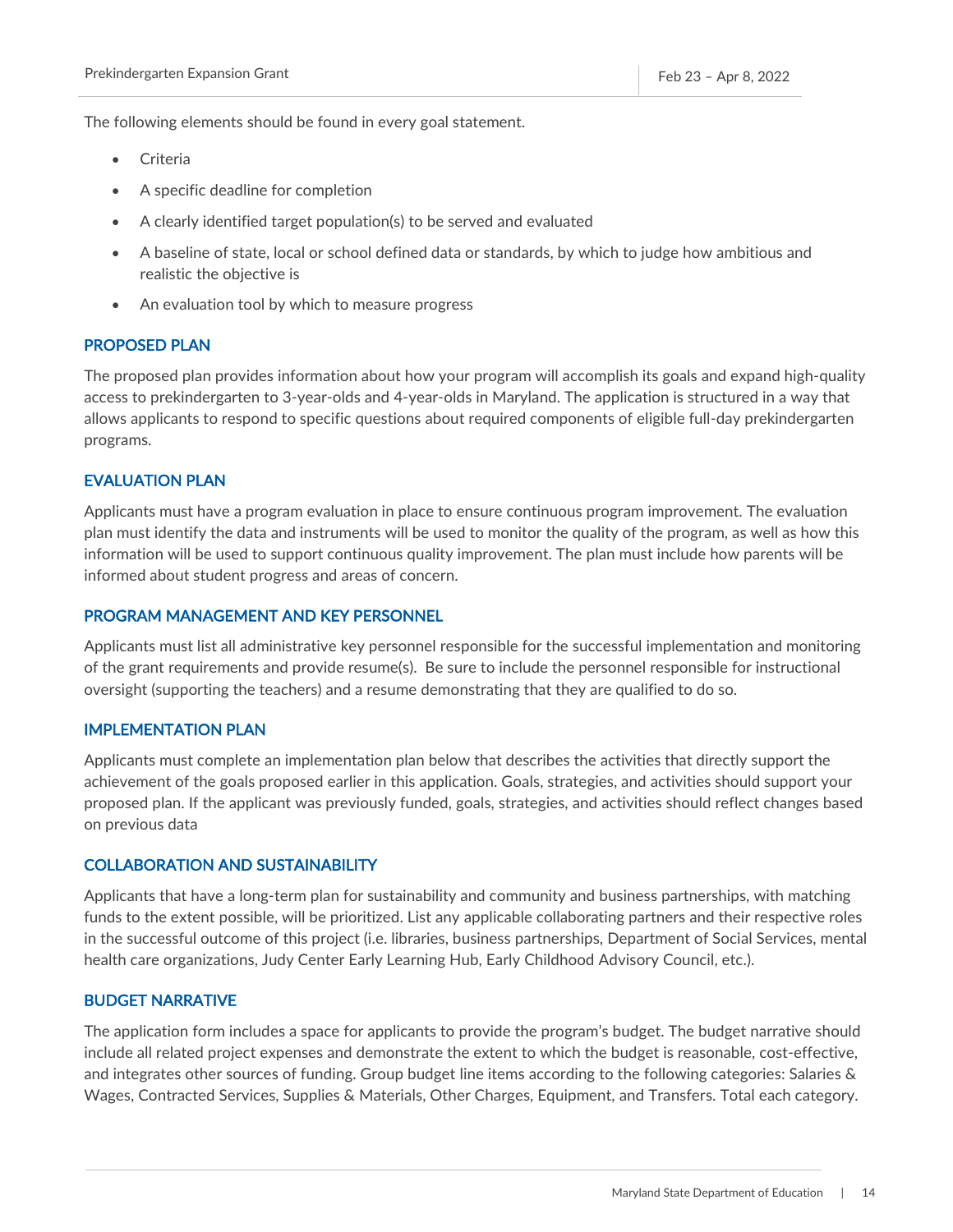Each line must be detailed and specific. General expenses should be broken down into specific line items. For example, "meeting expenses" can be broken down into room rental, photocopying and refreshments. There is no page limit for the budget, so be as detailed as possible.

Clearly show the requested funds and in-kind contributions for each line item if applicable. Indicate the source of the in-kind contribution. Both requested and in-kind funds must be reasonable with current market prices. Show how the expenses were calculated for each line item. Reviewers will use this information to determine if the budget is reasonable and cost-effective.

#### <span id="page-15-0"></span>ITEMIZED BUDGET

The [itemized budget form \(C-1-25\)](https://marylandpublicschools.org/about/Documents/Grants/GrantForms-12-10-2020.xls) can be accessed through the MSDE grants website, and must be submitted with the application. If difficulties are encountered in categorizing the budget, consult with the appropriate financial agent from your institution. The form must be signed by both the district's Budget Officer or the program's financial agent, and the Superintendent or Head of Program.

### <span id="page-15-1"></span>APPENDIX

The following Appendices must be included in your proposal for funding, but do not apply to the page limit of the Project Narrative.

- Works Cited: A works cited page is required for any sources that are cited in the proposal.
- A description of how the income verification forms and family-provided documents will be collected and maintained on-site. The income eligibility criteria are based on the Federal Poverty Guidelines (FPG).
- Head Start Program programs only: Applicants must submit a letter of support from the principal of Head Start Program-funded grantee, if the applicant is not the principal funded grantee.
- Resumes of Key Personnel: Include a one-page resume for each person playing a key role in the project. Only information relevant to the project should be included in the resume. Resumes for teachers are not necessary. Be sure to include the resume for the individual selected to provide instructional oversight.
- Evidence of lead teacher qualifications: A state certification in early childhood education or hold a Bachelor's degree and be enrolled in a [Maryland-approved alternative preparation program.,](https://teach.in.maryland.gov/Pages/Alternative-Educator-Preparation-Program-Contacts.aspx) or the job announcement showing credential requirement and salary.
- Evidence of assistant teacher credentials: documentation of the CDA or AA degree or evidence the assistant is enrolled in a program to receive CDA or AA, or the plan to receive a CDA or AA by school year 2025-2026, or job announcement.
- Evidence of EXCELS rating, a copy of accreditation certificate, and a description of how you will maintain or achieve a rating of 5.
- Accreditation certificate (if applicable).
- Request for advance payment (optional).
- Signed assurances page.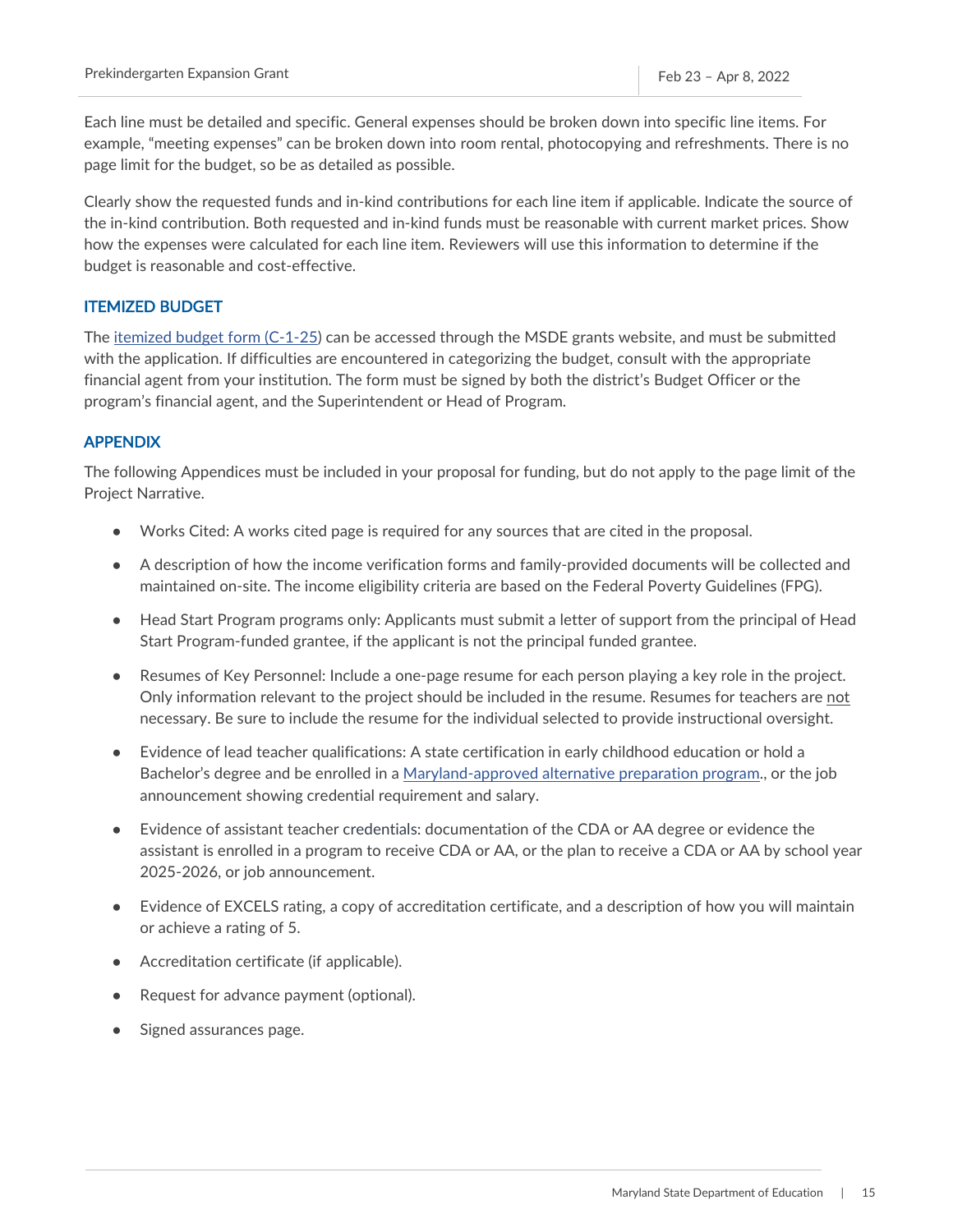### <span id="page-16-0"></span>**Assurances**

In order to be eligible to receive a grant payment for the Prekindergarten Expansion Grant program, the applicant must agree to the following assurances and attestations. This page must only be signed by the applicant in their designated section. Private providers are only required to sign under the table for private providers.

| <b>Commitment of the Maryland State Department of Education (MSDE)</b> |                                                                                                                                                                                                                                                                                                                                                                                                                                               | Yes | N٥ |
|------------------------------------------------------------------------|-----------------------------------------------------------------------------------------------------------------------------------------------------------------------------------------------------------------------------------------------------------------------------------------------------------------------------------------------------------------------------------------------------------------------------------------------|-----|----|
| 1.                                                                     | The MSDE will provide to applicants a dedicated staff member to serve as Program Support<br>Specialist for the Prekindergarten Expansion Grant program. The Program Support Specialist<br>will assist applicants, facilitate review of proposals, hold technical assistance meetings, assist<br>in processing of the Notice of Grant Award (NOGA), monitor the progress of ongoing<br>programs, and provide assistance and support as needed. |     |    |
| 2.                                                                     | The MSDE will hold technical assistance meetings to support local education agencies and<br>providers in jointly developing a plan for meeting the responsibilities in a Memorandum of<br>Understanding (MOU).                                                                                                                                                                                                                                |     |    |
| 3.                                                                     | The MSDE will ensure that the grant payments for approved prekindergarten funding are<br>processed in a timely manner and delivered to the approved recipient.                                                                                                                                                                                                                                                                                |     |    |

Signature of State Superintendent data and the Date Date

| <b>Commitment of Local Education Agency (LEA)</b> |                                                                                                                                                                                                                                                                                                                                                          | Yes | Nο |
|---------------------------------------------------|----------------------------------------------------------------------------------------------------------------------------------------------------------------------------------------------------------------------------------------------------------------------------------------------------------------------------------------------------------|-----|----|
| 1.                                                | The LEA commits to working with private providers to jointly develop a plan that will meet<br>the provisions within the signed MOU).                                                                                                                                                                                                                     |     |    |
| 2.                                                | The LEA will commit to facilitate the sharing of enrollment data to any third party, if<br>applicable, to facilitate the enrollment process.                                                                                                                                                                                                             |     |    |
| 3.                                                | I understand that the LEA must serve the anticipated estimated total number of 3-year-olds<br>and 4-year-olds stated on this application through June 30, 2023. The September 30, 2023,<br>enrollment data (for school year 2022-23) submitted to MSDE must reflect at a minimum the<br>number of 3-year-olds and 4-year-olds served in prekindergarten. |     |    |
| 4.                                                | I understand that the LEA must have a plan in place in case a certified teacher cannot be<br>placed in the full-day prekindergarten classroom by the start of the school year.                                                                                                                                                                           |     |    |